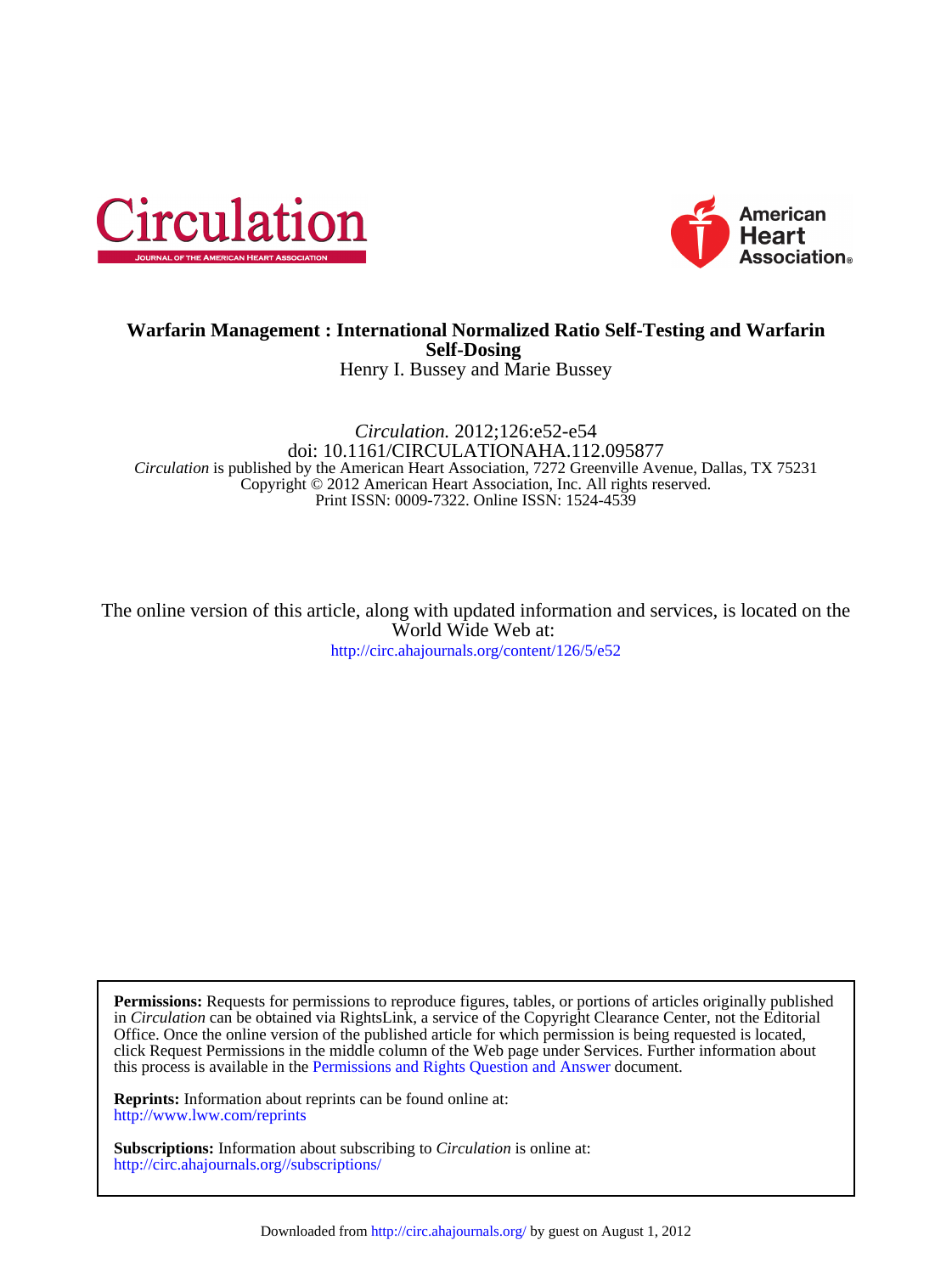# CARDIOLOGY PATIENT PAGE

# **Warfarin Management**

## **International Normalized Ratio Self-Testing and Warfarin Self-Dosing**

Henry I. Bussey, PharmD; Marie Bussey, BBA

T ntil recently, most patients taking warfarin (brand name Coumadin) had to visit a laboratory and/or clinic every few weeks for an international normalized ratio (INR) blood test and adjustment of their warfarin dose. It is now possible for a patient to measure his/her INR (self-testing) with a finger-stick drop of blood with use of a small, portable, battery-powered device. Some self-testing patients adjust their dose of warfarin (self-dosing) based on a set of instructions. Even more recently, online systems have been developed to facilitate and improve self-testing and self-dosing. Patients who use self-testing have described it as life changing. A video on the ease and benefits of self-testing by a physician-patient named Dr Michael Schwartz can be viewed on ClotCare at www.clotcare.org/inrselftestingvideo.aspx.

#### **Does Self-Testing Offer Benefits Beyond Ease and Convenience?**

Yes. The additional benefits are why Medicare and other insurance companies started paying for self-testing for most patients in March 2008. To understand the other potential benefits, however, one needs some background information. Warfarin is used to prevent blood clots that cause strokes, heart attacks, or other life-threatening conditions. If the dose of warfarin is too small, the INR will be low, and a patient may get a blood clot. If the dose is too large, the INR will be high, and a patient may develop a bleeding problem. In most cases, an INR between 2 and 3 indicates that the warfarin dose is about right. In one large study, $<sup>1</sup>$  the risk of stroke caused by a</sup> blood clot increased 3 to 4 times when the INR was between 1.4 and 1.7 (not enough warfarin). In the same study, the risk of stroke caused by bleeding increased  $\approx$  12 times when the INR  $was > 4.5$  (too much warfarin). Therefore, it is critical to avoid such extreme INRs. We must work together to keep the INR within the target range.

A review of self-testing and selfdosing studies found several potential benefits.2 In addition to the ease of testing at home or while traveling, self-testing reduced the stress of management and improved quality of life. The review also found a 26% lower risk of death and a 42% lower rate of major blood clotting events. One interesting study<sup>3</sup> divided  $>700$  patients into 2 groups. One group did weekly self-dosing, and the other group was managed at an anticoagulation clinic. Although both groups had their INRs in range about the same amount of time, the self-dosing group had a 61% lower death rate and a 70% lower rate of major blood clots and major bleeding. This study did not report the time spent at extremely low and extremely high INRs, but some experts suspect that the better outcomes in the selfmanagement group may be due to patients in that group staying closer to the target range.

### **What Factors Besides the INR Are Important for Self-Testing or Self-Management?**

More frequent (weekly) INR testing helps keep INR values closer to the target range and prevents extremely low or high values. In some self-

**(***Circulation***. 2012;126:e52-e54.)**

*Circulation* **is available at http://circ.ahajournals.org DOI: 10.1161/CIRCULATIONAHA.112.095877**

The information contained in this *Circulation* Cardiology Patient Page is not a substitute for medical advice, and the American Heart Association recommends consultation with your doctor or healthcare professional.

From Genesis Clinical Research (H.I.B.), ClotCare (H.I.B., M.B.), and Genesis Advanced Technologies, Inc (M.B.), San Antonio, TX.

Correspondence to Henry I. Bussey, PharmD, Genesis Clinical Research and ClotCare, 19260 Stone Oak Pkwy, Suite 101, San Antonio, TX 78258. E-mail bussey@gcresearch.com

<sup>© 2012</sup> American Heart Association, Inc.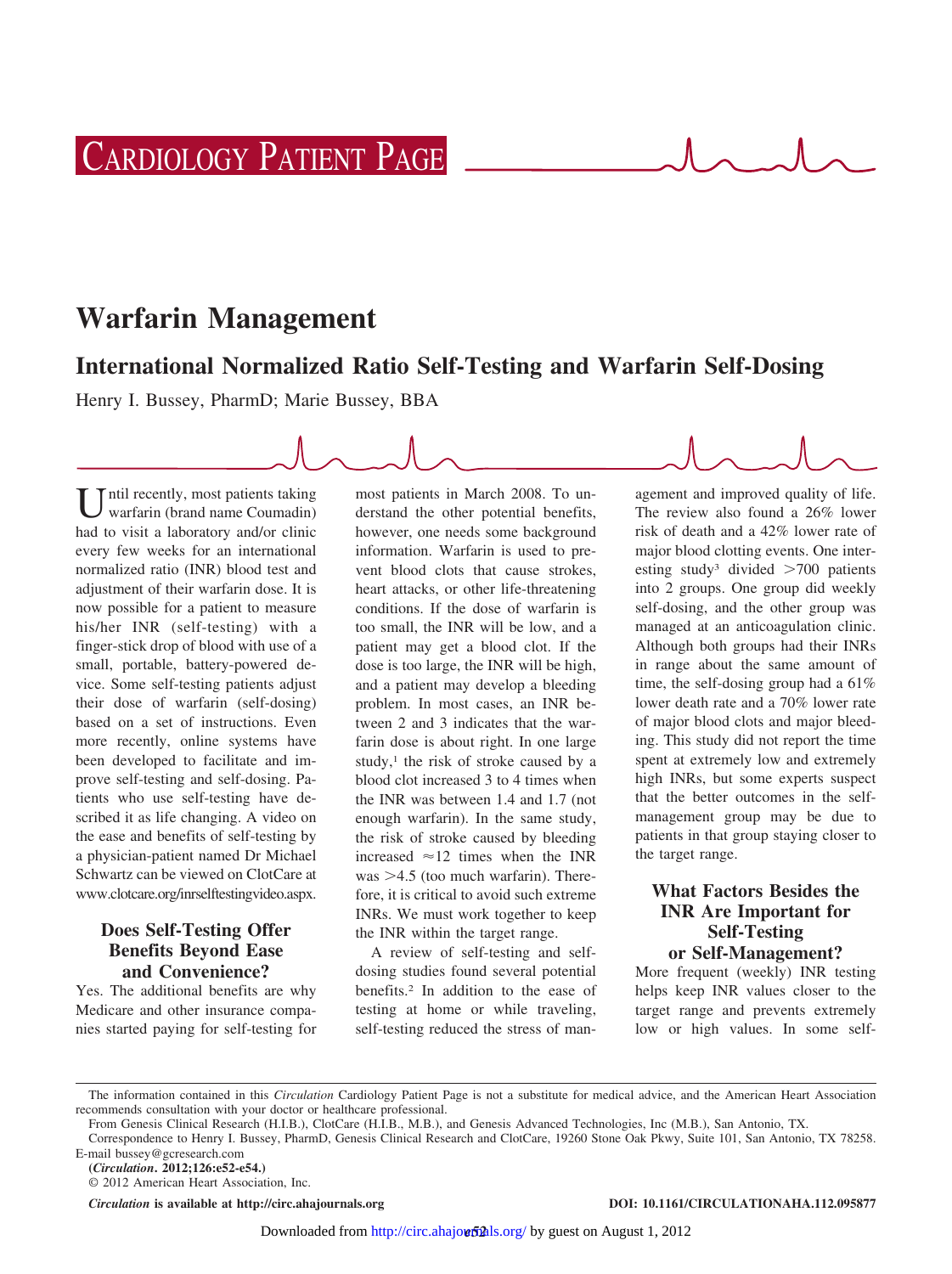

#### **Table 1. You Should Let Your Clinician Know If You Have**

Missed or taken extra doses of warfarin

Changed your other prescription or nonprescription medications, or their doses

Had changes in your diet, vitamins, or food supplements; alcohol consumption or tobacco use; or physical activity

Been ill, had a fever, or received any injections

Had a change in bowel habits (such as diarrhea or constipation)

Noticed evidence of bleeding, such as bruising, pink or brown urine, red or black bowel movements, nose bleeds, gum bleeds, blood in your eye, coughing up blood, or heavy vaginal bleeding

Noticed any new symptoms that might suggest a mild stroke such as a change in vision, problems with balance or speaking, unusual headaches, numbness, tingling, or weakness

Noticed possible symptoms or signs of blood clots, such as a new pain, swelling, or tenderness in the leg, difficulty breathing, chest pain, or shortness of breath Been to an emergency department, been hospitalized, or received instructions from another doctor

testing systems, the clinician is only notified when a patient's INR is out of range. In such systems, the clinician must try to address the problem after the INR is already out of range. Selftesting systems that give the clinician all INRs, both in range or out, and other pertinent information may allow the clinician to prevent the INR from moving out of range. Table 1 lists information that may be useful to the clinician when managing warfarin therapy. Last, patients who are well educated about their condition and therapy have better treatment outcomes. Patients who self-test or selfdose usually receive additional patient education.

#### **Are INR Results With the Self-Testing Devices Reliable?**

The short answer is yes, but there are some considerations. Several factors can cause the INR test to be inaccurate, regardless of whether a self-testing device or laboratory is used. It is always reasonable to repeat the test if the results are different than expected. A repeat test may be done by using a fresh fingerstick and a point-of-care device, or the repeat value may be measured by the traditional laboratory method. In general, the 2 methods of INR determination usually agree fairly well when the INR is within the usual therapeutic range. Regardless of the method used, however, the INR test result becomes more variable at higher levels, so that repeat tests are likely to be somewhat different if the true INR is well above the usual therapeutic range. Results of routine INR selftesting results appear to be as reliable as laboratory results in most patients, and in 1 report of 2 studies, self-testing INR results were more reliable and more reproducible than the laboratory results.4

#### **Can Internet Use Improve Self-Testing or Self-Management?**

Yes. At least 4 small studies have reported on the use of Internet-based systems to improve self-testing and self-dosing. These systems, which allow the patient to test from anywhere with Internet access, facilitate documentation and communication between the patient and clinician. Each study showed a significant improvement in INR control, and 2 of the trials achieved an exceptionally high 80% time in the therapeutic INR range, while virtually eliminating extreme INRs.5 Further studies are needed to determine what impact this improved control will have on rates of blood clots and bleeding.

#### **Conclusion**

Self-testing and self-dosing improve warfarin management, while reducing patient

#### **Table 2. Tips When Doing INR Self-Testing**

Follow all of the manufacturer's instructions for use of the device and storage of the test strips.

Keep the device on a level surface that is free from vibration throughout the testing process.

Consider using methods to obtain a large enough drop of blood. These measures include

Hold the hand down and swing it back and forth to force blood into the finger.

Soak the hand in warm water or use a heating pad to increase blood flow (note: if warm water is used, be sure to completely dry the finger to avoid diluting the drop of blood).

Squeeze the base of the finger to trap blood in the finger.

Stand up to get the heart as high as possible above the finger to increase the blood flow.

Apply the drop of blood to the test strip as soon as possible. Excessive time delay may result in an inaccurately low INR.

Do not squeeze the finger excessively because this may cause an inaccurately low INR.

If someone other than the patient is performing the finger puncture, that person should reach across the patient and use the patient's far hand. This allows more flexibility of movement when positioning the hand over the test strip.

INR indicates international normalized ratio.